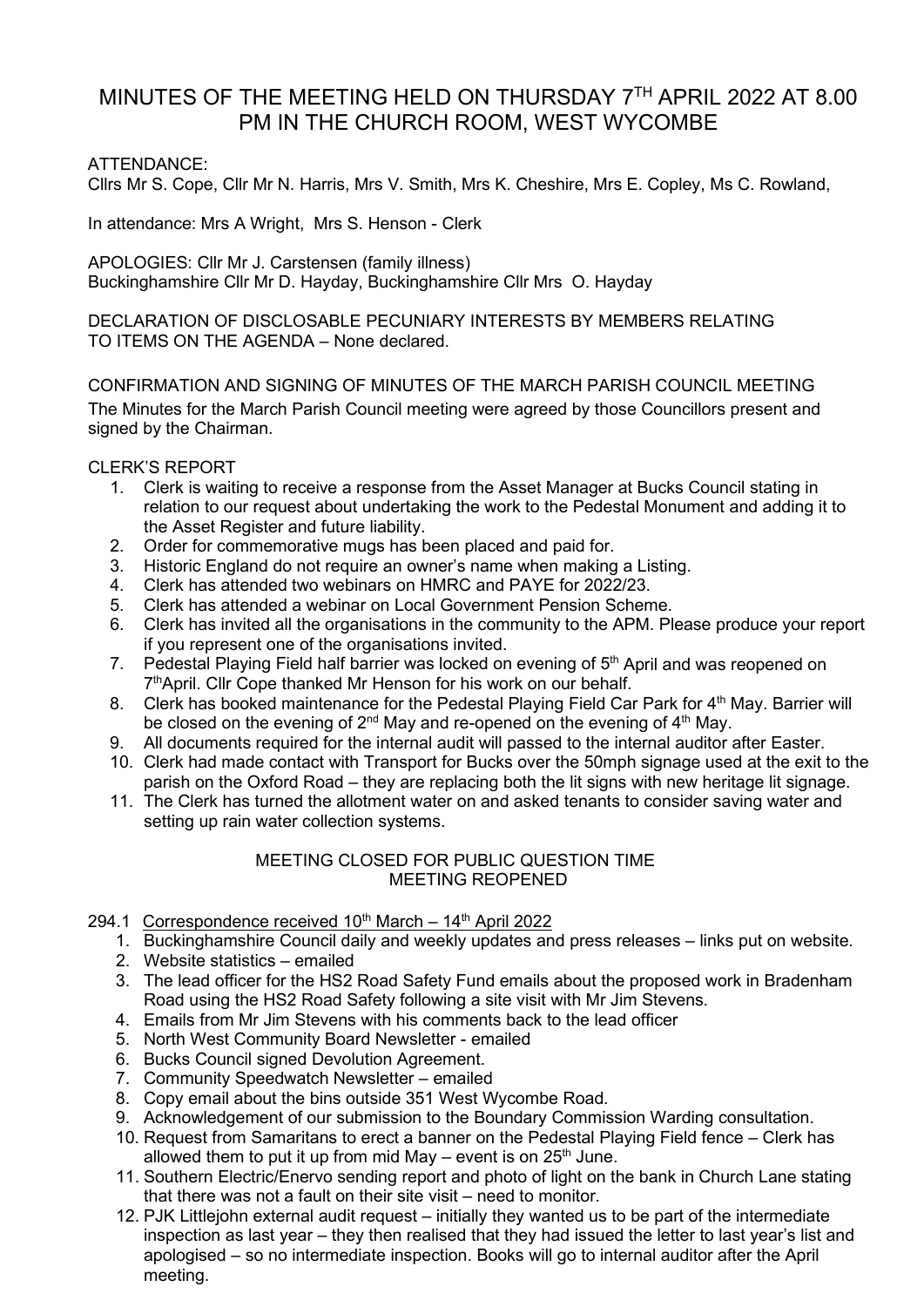- 13. Request from a resident to have the standing area of the Bradenham Road bus stop cleared of grass as the area has been made smaller for passengers to stand safely – not the bus shelter – Clerk has reported to the LAT and sent photos. Previous reports on Fix MY Street have not resulted in any action.
- 14. Annual Play Inspection booking form to take place in July Clerk has booked.
- 15. Notification for a burial on  $19<sup>th</sup>$  April the fee has been received and paid into the bank.
- 16. Two headstone approval requests Clerk has responded. One fee of £35 has been received the other will be paid by Creative Memorial when the final drawing is approved.
- 17. Request for North West Community Board priorities for 2022/2023.
- 18. Email from a resident asking about the old Sweet Shop and what the National Trust plans are.
- 19. Copy emails about the recent permission for Wyeside, Park Farm Road.
- 20. Bucks Council High Street feasibility study
- 21. Thank you card from Mrs Mary Hilder.
- 22. Confirmation from Southern Electric of our contract for 36 months from 1<sup>st</sup> September.
- 23. The first 50% of the precept, £21,250, has been received from Buckinghamshire Council.
- 24. The devolved services grant of £2094.62 has been received from Buckinghamshire Council.
- 294.2 Planning Applications & decisions:

#### Applications

## **22/05580/VCDN -391 West Wycombe Road** and amended plans

[Variation of conditions 1 \(plan numbers\) attached to pp 21/07358/VCDN \(Proposed demolition](https://publicaccess.wycombe.gov.uk/idoxpa-web/applicationDetails.do?keyVal=R87JGFSCG1P00&activeTab=summary)  [of existing detached dwelling and erection of 7 x 1 bed apartments with associated access,](https://publicaccess.wycombe.gov.uk/idoxpa-web/applicationDetails.do?keyVal=R87JGFSCG1P00&activeTab=summary)  [parking, and bin and cycle stores\) to allow a small front extension to the ground floor flats and](https://publicaccess.wycombe.gov.uk/idoxpa-web/applicationDetails.do?keyVal=R87JGFSCG1P00&activeTab=summary)  [rearrangement of internal layouts to the ground floor and loft flats allow them to obtain space to](https://publicaccess.wycombe.gov.uk/idoxpa-web/applicationDetails.do?keyVal=R87JGFSCG1P00&activeTab=summary)  [become two bedroom flats, which improves the mix in the development](https://publicaccess.wycombe.gov.uk/idoxpa-web/applicationDetails.do?keyVal=R87JGFSCG1P00&activeTab=summary) – the Parish Council continues to object to the proposed and then amended plan to convert 3 x one bed flats to two bed flats and then revert back to one bedroomed flats as there is still the potential to use the so called study for a second bedroom as the proposed increase to 7.65sqm and back to 7.15sgm is not likely to make the room unusable as a second bedroom. There is insufficient parking allowed on site to cater for the potential for two cars per flat, even if only one bedroom is occupied it could still have two cars per property. Copperfields is already congested as is the junction with West Wycombe Road. There is already neighbour conflict caused by parking and at times waste trucks, fire engines and even ambulances could struggle or even fail to access properties in Copperfields.

#### **Decisions**

**22/05071/VCDN -Wyeside Park Farm Road High Wycombe** – Variation of condition 2 (plan numbers) attached to PP 21/08009/FUL (Householder application for construction of roof extension incorporating habitable space within loft, including rear and side dormers and additional roof lights, part single storey, part two storey rear extension and fenestration alterations (alternative scheme to 21/07101/FUL and 21/05940)) to allow for extended left hand rear balcony which will improve the living conditions of the property – permit.

Clerk will investigate the new extra sign for Renault at the Pedestal Garage with Planning Enforcement.

- 294.3 To discuss the possibility of an outdoor gym area in the Pedestal Playing Field We have requested more detail from Sunshine Gyms about potential sites for the equipment, however we need another site visit to produce a report which evaluates the site .
- 294.4 To report and discuss any highways issues including Community Speedwatch and the High Street Feasibility Study

Street lights have been reported however the one in Church Lane was working and must have an intermittent fault.

Community Speedwatch - Cllr Rowland has attempted to make contact with PC Turnham – so far we have 8 volunteers. Cllr Rowland has asked for dates for sessions for Chorley Road and Bradenham Road and will add the High Street.

Feasibility study – highlights issues caused by school and pre school parent parking. The entire aim of the report was to improve pedestrian safety which was brought to our attention. The recommendation is to remove parking at the pinch point by The Apple Orchard, removing the centre line and introduce edge of highway lines. We would not want any more double yellow lines than in this area.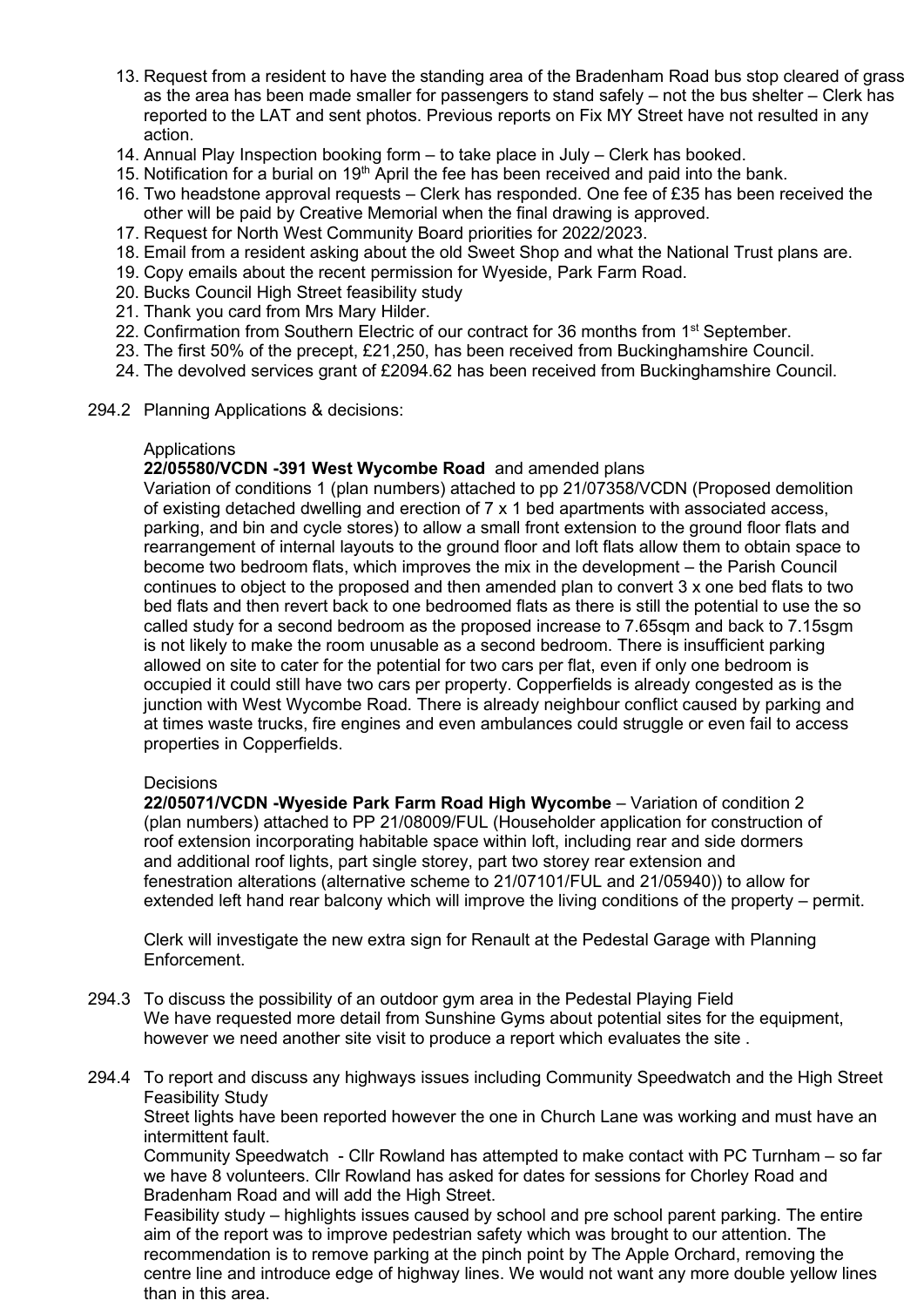The report has clearly indicated that bollards would not have any impact in solving the problem. We accept the report from TfB and are minded to pursue 2,3,4. We need to look at funding and the consultation process – both reports will be put on our website and links on Facebook.

294.5 To discuss street lighting energy and the need to revise the budget Through brokerage Utility Aid sourced the purchase of a new electricity contract – 36 month contract from  $1<sup>st</sup>$  September 2022 agreed and in place with Southern Electric – will be £2804.42 per annum – currently it is £1087. Clerk allowed an increase in November 2021 to £1500 in budget planning for 2022/2023. The Clerk advised the Councillors that the overall lighting budget, which includes repairs and maintenance, had to be increased from £2400 to £3504. The HS2 Safety Fund budget has reduced by £1000. The projected total expenditure is £83,984 and the projected income is £77,376 which includes a reserve of £20,000.

294.6 To discuss Her Majesty's Platinum Jubilee Celebrations for 2022 – wording for Commemorative Seat; distribution of Commemorative memorabilia; the Beacon; the Community Picnic Mrs Chester is thinking of organising a community parade for Saturday  $4<sup>th</sup>$  June starting and finishing at the school with a BBQ to raise school funds. As it will be a mobile parade from the school, down Church Lane and along the High Street pavement, Councillors did not feel a road closure was needed as long as marshalls with High Viz jackets escort the parade. West Wycombe Churches with help from Mrs Wright will run a craft session in St Paul's alongside the Community Picnic. Clerk needs to talk to Chiltern Rangers about the height of the grass in the Community Orchard. We will run some outdoor games, face painting etc in the car park area; Cllr Mrs Smith will ask the choir if they could sing during the picnic and not at the Beacon. Bunting will be hung around the perimeter. Picnic will run from 1.00 – 4.30pm The Beacon Lighting will be at 9.45pm on 2<sup>nd</sup> June; gather from 8pm, West Wycombe Brass Band at 8.30: Cllr Cheshire is sourcing a hot food supplier; St Lawrence will be open from 8pm and supply tea, coffee, cakes and licensed bar as well as the use of the toilet. Bunting will be draped on both sides of the High Street from  $22<sup>nd</sup>$  May – meet at the Village hall from 11am. Might be able to drape bunting on the tree in the middle of the Pedestal roundabout. A window competition will be held with windows completed and visible from 22<sup>nd</sup> May.

Cllr Mrs Cheshire will produce posters on all three events which will be placed on noticeboards, in shops and on Facebook. Might be able to have an A5 leaflet for issuing in the May Contact.

Commemorative gifts will be handed out to the school and pre-school children. Once they have been delivered we will make contact to arrange a day when the Chairman and Clerk and any other available Councillors could go to the school to present them.

294.7 To discuss membership of WAALC

Cllr Cope has been our representative at WDALC – now WAALC. The current Chairman retires as a Councillor in May and no one has come forward to take on the role of Chairman or Vice Chairman. A discussion had taken place at the last meeting as to the value of the Association particularly since the creation of the Unitary Authority and the cessation of Wycombe District Council. We will thank Cllr Mrs V Brownridge for all her hard work keeping the Association going however it was felt that with the creation of the Unitary Authority and Community Boards and the cessation of the District Councils it was resolved to cease our membership and suggest that it no longer serves a purpose.

294.8 To discuss the Annual Parish Meeting Confirmation from West Wycombe Estate, West Wycombe Pre School, Downley Dynamos and the Library and Cricket Club that they will attend the APM. Clerk will purchase refreshments. Agenda has been issued on Noticeboards and Facebook. Clerk will put up posters to remind residents.

react and update the plan. Cllrs Mrs Copley, Mrs Smith and the Clerk will meet to discuss it.

294.9 To discuss the parish resilience plan The resilience plan had been originally created in 2008 and we had conducted a mock exercise. it was revised in 2016 but the community has changed so much as have the methods of communication since that date and the pandemic has also changed how we need to think and